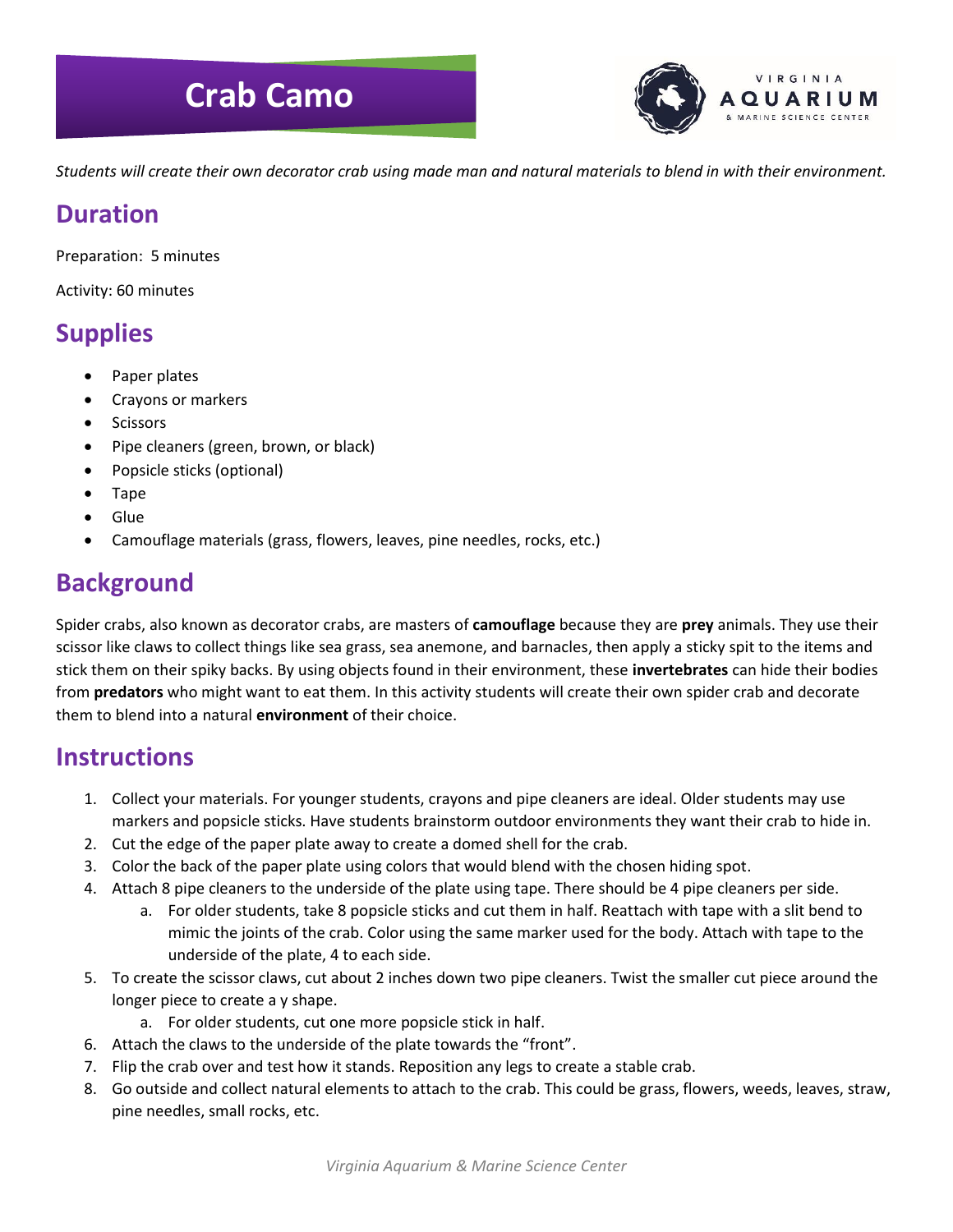- 9. Apply glue to the top of the crab in sections. Before the glue dries, attach the materials collected outside. Continue until the top of the crab is covered.
- 10. Take the crab outside and place in the chosen environment. How well does the crab blend in? Would a predator be able to find the crab? If yes, what could be changed to help the crab hide better? See if family or friends can spot the crab!









*Virginia Aquarium & Marine Science Center*